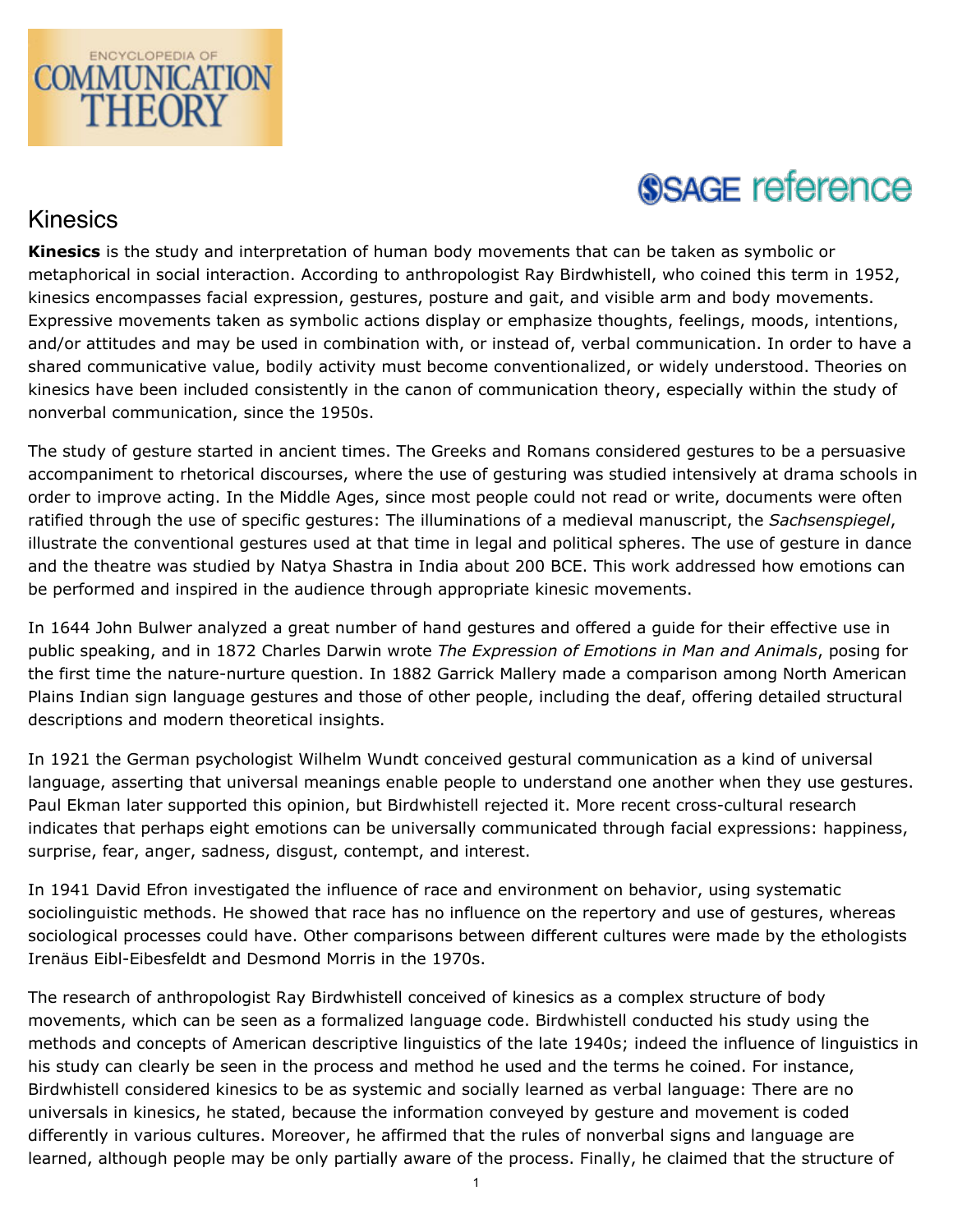kinesics is very similar to that of verbal language. For this reason, he asserted that body motion, as well as verbal language, could be broken down into an ordered system of elements that can be isolated and are comparable to those of verbal language.

Therefore, since the basic units of verbal language were called phones, phonemes, and morphemes, Birdwhistell called the basic units of body movements *kines, kinemes*, and *kinemorphs.* Although he sometimes used the terms *kine* and *kineme* interchangeably, usually he identified a kine as the smallest identifiable unit found in a stream of body movements. A kineme is a group of movements that, though not identical, may be used interchangeably without affecting social meaning. A simple kinemorph is an assemblage of kines that functions like a word part, and a complex kinemorph is a group of kines that function like a word.

In 1969 Paul Ekman and Wallace Friesen shifted the emphasis to the psychological basis of gesture and facial expression. They singled out five categories of nonverbal behavior:

- 1. *Affect displays* (called *emotional expressions* in Ekman's later work) occur mainly on the face and unconsciously display and represent feelings and emotions.
- 2. *Regulators* maintain and organize the flow interaction between communication partners. For instance, approval can be expressed through head nods, disbelief through leaning back.
- 3. *Adaptors* help to manage tension or stress. *Object adaptors* involve fiddling with objects such as a pencil, *alter-adaptors* are used in interpersonal contacts such as touching others, and *self-adaptors can* include such behavior as nail biting, rubbing the eyes, scratching an itch, and so forth.
- 4. *Illustrators* accompany verbal language and show visually what is being described. Illustrators include batons (which are used for emphasis), pictographs (which resemble their referents), kinetographs (which resemble bodily actions), ideographs (which portray the course of thought), deictics (pointing gestures), and spatials (which depict spatial relationships). In 1999 Ekman added the category of rhythmic movements, which depict the rhythm of an event.
- 5. *Emblems* substitute for words and therefore have conventionalized meaning. Different from other categories of nonverbal behavior, emblems have a direct verbal translation such as the OK sign or the V for victory gesture.

Since 1981, Adam Kendon investigated many aspects of gestures, including conventionalization, integration between gestures and speech, and the role of gesture in communication.

Birdwhistell's research was continued in the United States by Adam Kendon, among others. Christine Kühn did similar work in Germany. In Japan Toshiki Shioiri, Toshiyuki Someya, Daiga Helmeste, and Siu Wa Tang conducted such research. In the 1990s this Japanese group supported the concept that there are significant cultural differences in the judgment of emotions. At the beginning of the 21st century, Kühn added oculesics (eye behavior), haptics (touch), and proxemics (use of space) into a system constituted by the following displays:

#### 1. motorics (movement)

- mimics: movements of the face
- pantomimics: movements and positions of the whole body
- gesture: movements of the arms and hands
- 2. orientation reaction
	- orientation of the gaze
	- orientation of the head
	- orientation of the torso
- 3. haptics (touch)